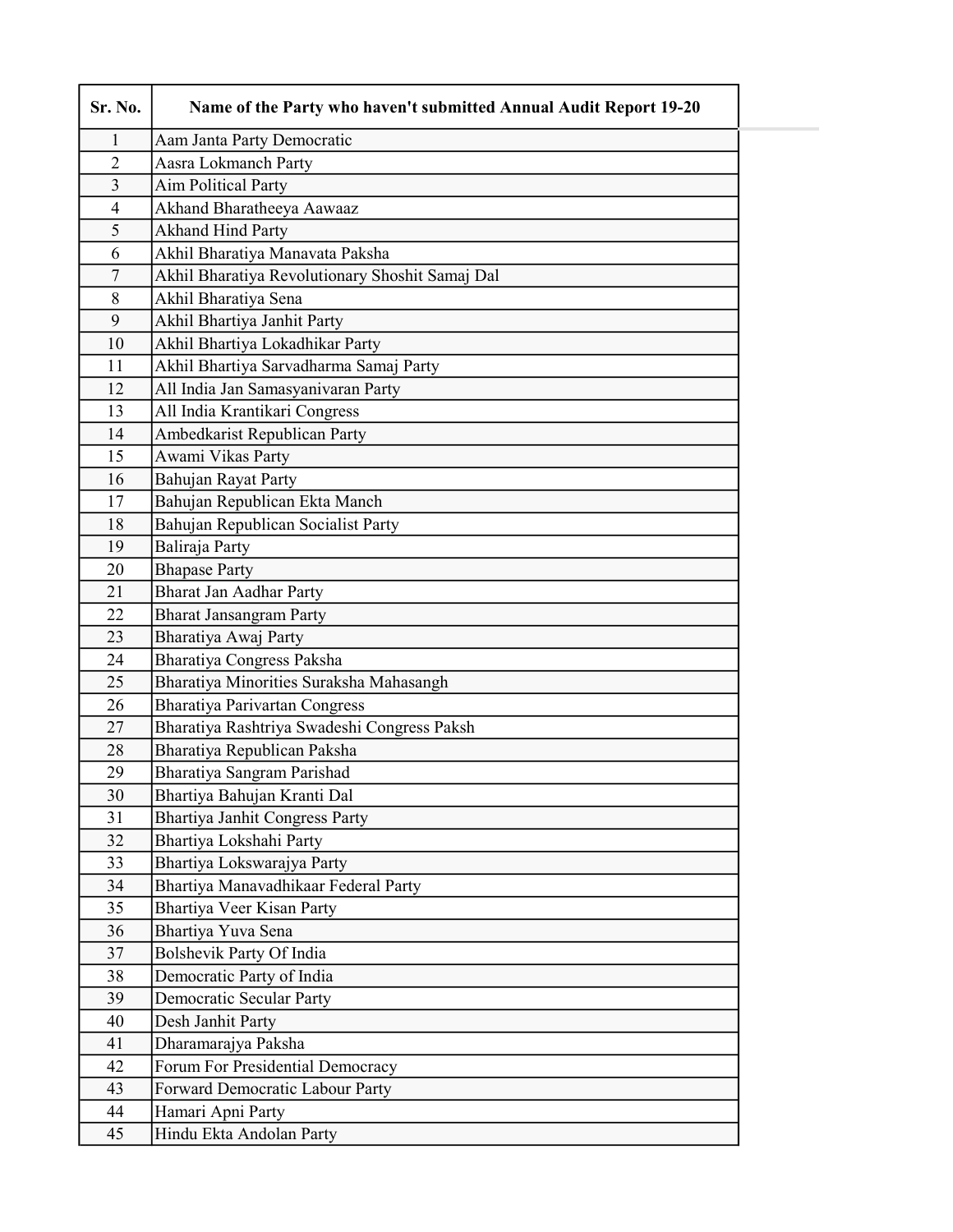| 46       | Hindustan Janta Party                                  |
|----------|--------------------------------------------------------|
| 47       | Hindustan Swaraj Congress Party                        |
| 48       | Hindusthan Praja Paksha                                |
| 49       | Hum Bhartiya Party                                     |
| 50       | <b>Independent Indian Congress</b>                     |
| 51       | Indian Milan Party of India                            |
| 52       | Jai Janseva Party                                      |
| 53       | Jan Surajya Shakti                                     |
| 54       | Janhit Lokshahi Party                                  |
| 55       | Jantawadi Congress Party                               |
| 56       | Kendriya Janvikas Party                                |
| 57       | Kisan Garib Nagrik Party                               |
| 58       | Kranti Kari Jai Hind Sena                              |
| 59       | Krantikari Shetkari Party                              |
| 60       | Krantisena Maharashtra                                 |
| 61       | Loksangram                                             |
| 62       | Lokshasan Andolan Party                                |
| 63       | Lokshasan Party of India                               |
| 64       | Maharashtra Vikas Aghadi                               |
| 65       | Manav Adhikar Raksha Party                             |
| 66       | Manav Ekta Party                                       |
| 67       | Marathwada Janta Paksha                                |
| 68       | Minorities Democratic Party                            |
| 69       | National Black Panther Party                           |
| 70       | Nav Bharat Democratic Party                            |
| 71       | Navbahujan Samajparivartan Party                       |
| 72       | <b>News Congress</b>                                   |
| 73       | Panthers Republican Party                              |
| 74       | Peasants And Workers Party of India                    |
| 75       | People's Union Party                                   |
| 76       | Peoples Guardian                                       |
| 77       | Peoples Power Party                                    |
| 78<br>79 | Peoples Republican Party<br>Prabuddha Republican Party |
| 80       | Prajasattak Samajwaadi Bharat Party                    |
| 81       | Rashtra Hith Party                                     |
| 82       | Rashtriya Aam Party                                    |
| 83       | Rashtriya Aman Sena                                    |
| 84       | Rashtriya Antyodaya Congress                           |
| 85       | Rashtriya Balmiki Sena Paksha                          |
| 86       | Rashtriya Jansena Party                                |
| 87       | Rashtriya Kisan Congress Party                         |
| 88       | Rashtriya Lok Jagriti Party                            |
| 89       | Rashtriya Lokshahi Party                               |
| 90       | Rashtriya Maha Janshakti Dal                           |
| 91       | Rashtriya Mahashakti Party                             |
| 92       | Rashtriya Samaj Paksha                                 |